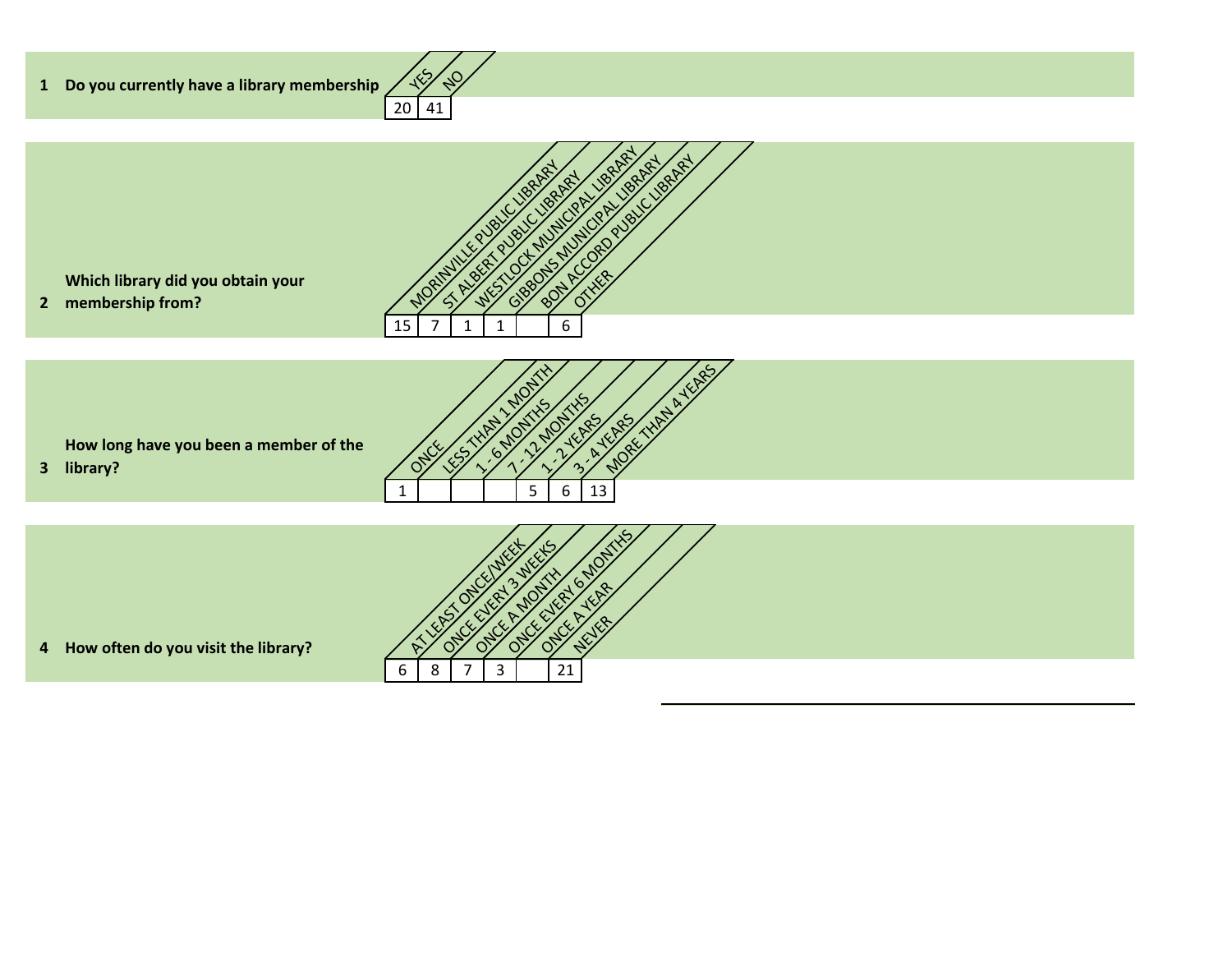

**Where do you usually find the books and <br>
other materials that you are looking for?** 

**7**

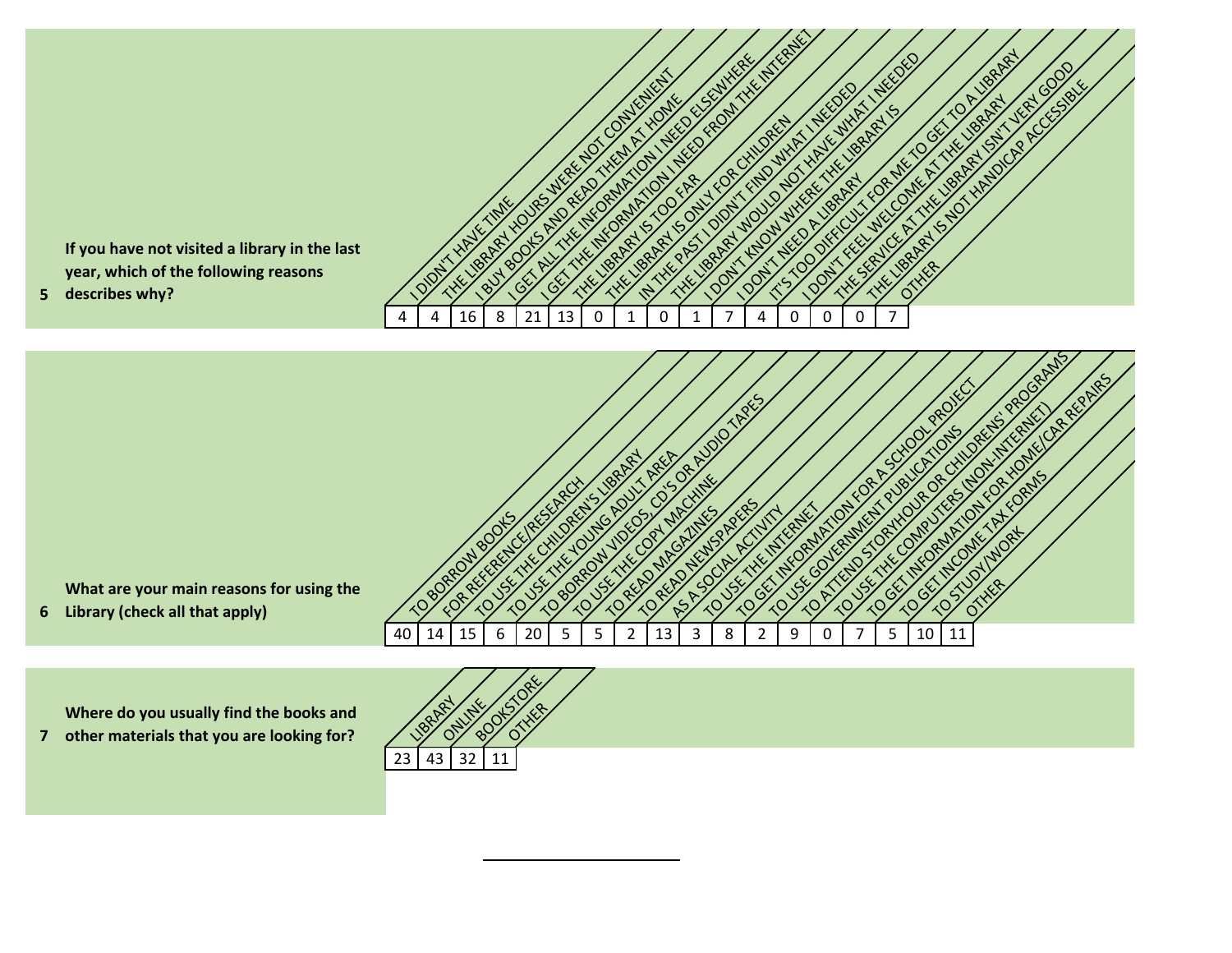**In your opinion, which of the following community services is most beneficial to our community (rank from 1 (the highest) to**<br> **6 (lowest))** ARENAS (lowest)

**8**

| following<br>eneficial to<br>the highest) to |    | ARELIAS |    | ROGRAMMING | <b>18AARIE</b> |   | FIELDS<br>THER |
|----------------------------------------------|----|---------|----|------------|----------------|---|----------------|
| HIGHEST -<br>#1                              | 13 | 27      | 13 | 15         | 3              | 0 |                |
| #2                                           | 12 | 14      | 11 | 8          |                | 1 |                |
| #3                                           | 12 | 11      | 12 | 5          | 14             | 1 |                |
| #4                                           | 11 | 3       | 9  | 5          | 20             | 4 |                |
| #5                                           | 7  | 4       | 8  | 10         | 11             | 9 |                |
| LOWEST -<br>#6                               | 2  | 0       | 2  | 13         | Ω              | 9 |                |



**How important is the library as a** 

**9** community service?

| 10 Do you support funding (new taxes) for:<br>Annual fees paid to Norther Lights Library<br>System to allow Town of Legal residents to<br>access NLLS funded libraries (approx. | 26 <sup>1</sup> | \$120 / \$60 / ? / UP TO \$100 EXTRA ON TAXES / \$50 PER YEAR /<br>TAXES HIGH ENOUGH / \$13000 IF PROVIDES ACCESS TO EBOOKS &<br>25<br>SUCH RESOURCES FROM ST ALBERT LIBRARY / MY TAXES ARE |                                                                                                                                                                                                                                                                                                                 |  |  |  |
|---------------------------------------------------------------------------------------------------------------------------------------------------------------------------------|-----------------|---------------------------------------------------------------------------------------------------------------------------------------------------------------------------------------------|-----------------------------------------------------------------------------------------------------------------------------------------------------------------------------------------------------------------------------------------------------------------------------------------------------------------|--|--|--|
| $$13,000.00$ annually)<br><b>Renovations to an existing facility (Citadel)</b><br>Centre)                                                                                       |                 |                                                                                                                                                                                             | ALREADY RIDICULOUSLY HIGH / ALL<br>\$250 / ? / NEED MORE INFO / \$10000 / \$100 PER YEAR / \$15<br>ANNUALLY ON TAX INCREASE / \$500K / FUNDRAISE EVENTS /<br>26 DEPENDS ON HOW EXTENSIVE RENOS ARE / ALL / TBD DEPENDING<br>ON CPP CASH FLOW / WHATEVER IT TAKES / CAN'T ASSESS WHAT<br><b>WORK IS REQUIRED</b> |  |  |  |
| The purchase or construction of a building                                                                                                                                      | 8               |                                                                                                                                                                                             | I WOULD BE WILLING TO CONTRIBUTE \$500-\$1000 PER YEAR FOR<br>38 THESE ITEMS / NO MORE INCREASE IN TAXES PLEASE / TOO<br><b>EXPENSIVE / NOT ENOUGH INFO</b>                                                                                                                                                     |  |  |  |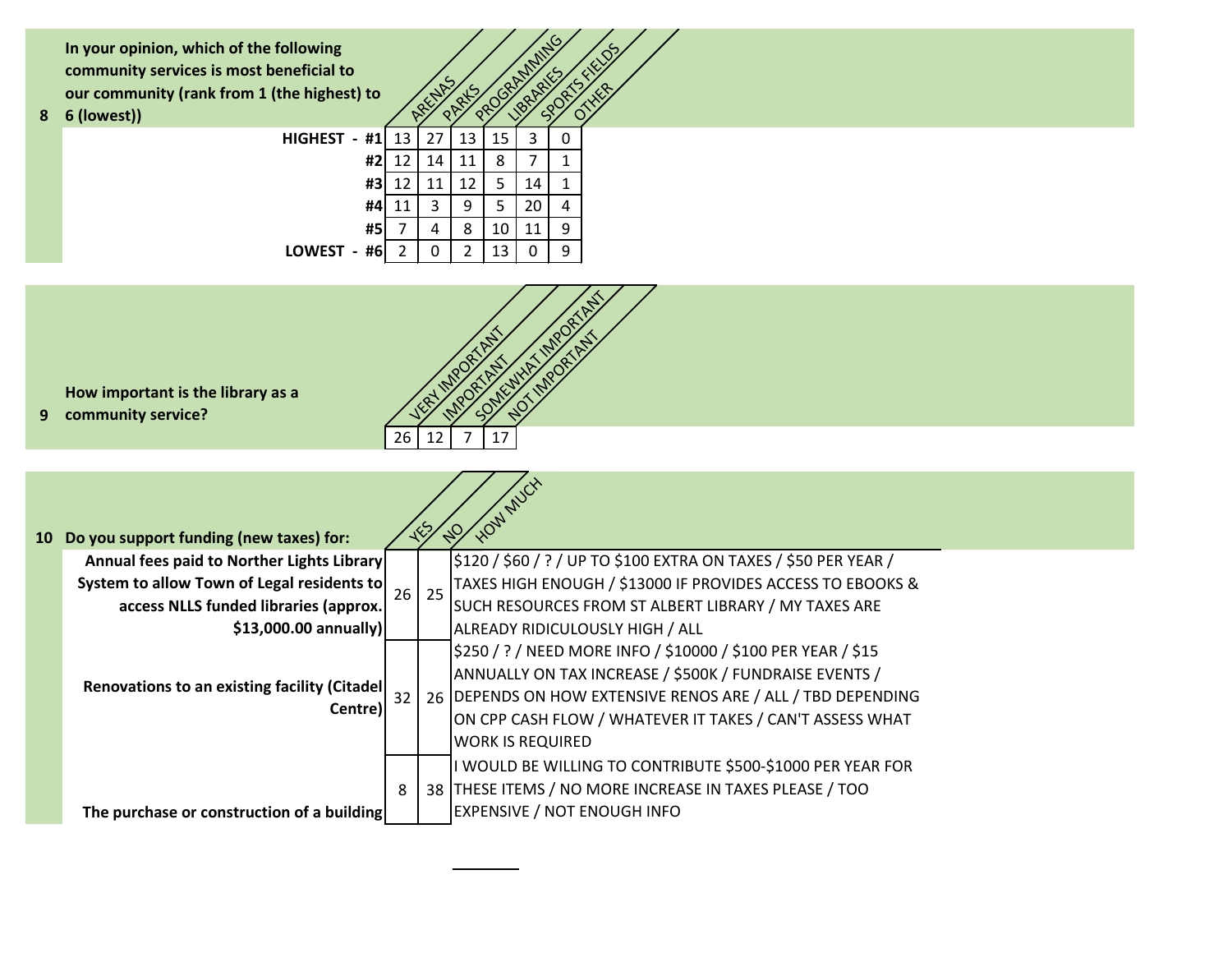**Are you aware that the Town currently has a reimbursement program for Library** 

**11** memberships?



 $\mathbb{Q}_p$ 

**FEMALE** 

58 4

**Do you participate in the Municipal Library Reimbursement program offered by the** 

**12** Town of Legal?

| 21<br>  41                                                               |
|--------------------------------------------------------------------------|
| How many times have you participated? $1/2/3/3+$                         |
| DIDN'T KNOW ABOUT IT / NOT AWARE / BORROW FROM OTHERS, ONLINE,           |
| BOOKSTORE / MORINVILLE LIBRARY TOO FAR AWAY / DON'T KNOW ANYTHING        |
| ABOUT IT, HAVE NEVER USED A LIBRARY / HOURS NOT CONVENIENT / DON'T GO    |
| TO LIBRARY / I HEARD IT TAKES WAY TOO LONG TO RECEIVE REIMBURSEMENT /    |
| USE HOME INTERNET FOR BOOKS ETC / NEVER HEARD OF IT / DIDN'T KNOW THERE  |
| Why not? WAS THIS PROGRAM / I CAN DOWNLOAD AND PURCHASE WHAT I NEED / SO |
| MUCH EASIER ONLINE / HAVE NO MEMBERSHIP / I READ EBOOKS / NOT NEEDED /   |
| EVERYTHING ONLINE / NO LONGER HAVE MEMBERSHIP / TOO FAR,                 |
| INCONVENIENCE / LIVE NEAR RADWAY / I FIND ALL MY NEEDS ARE MET IN OTHER  |
| WAYS, INTERNET, CHAPTERS, PROGRAMMING WITHIN THE TOWN OF LEGAL           |
|                                                                          |

**13** Gender MALES AND CONSULTER MANUSCRIPT OF THE SERVICE OF THE SERVICE OF THE SERVICE OF THE SERVICE OF THE SERVICE OF THE SERVICE OF THE SERVICE OF THE SERVICE OF THE SERVICE OF THE SERVICE OF THE SERVICE OF THE SERVICE

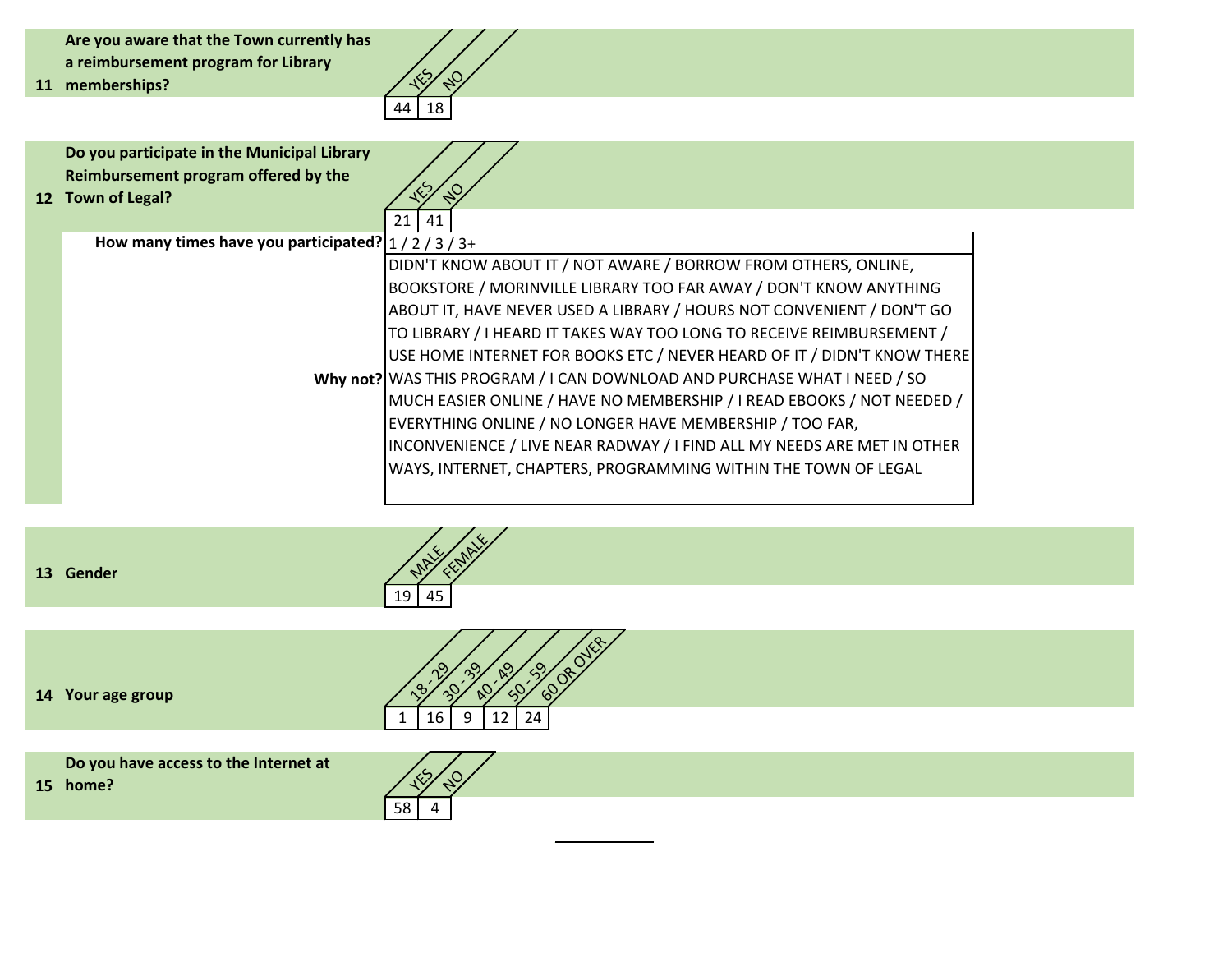| 16 Do you have children in your household?      |          |
|-------------------------------------------------|----------|
|                                                 | 20<br>37 |
| # of surveys with no civic address listed<br>17 | 7        |
| # of surveys with civic address listed          | 64       |
| <b>Total number of surveys collected</b>        | 71       |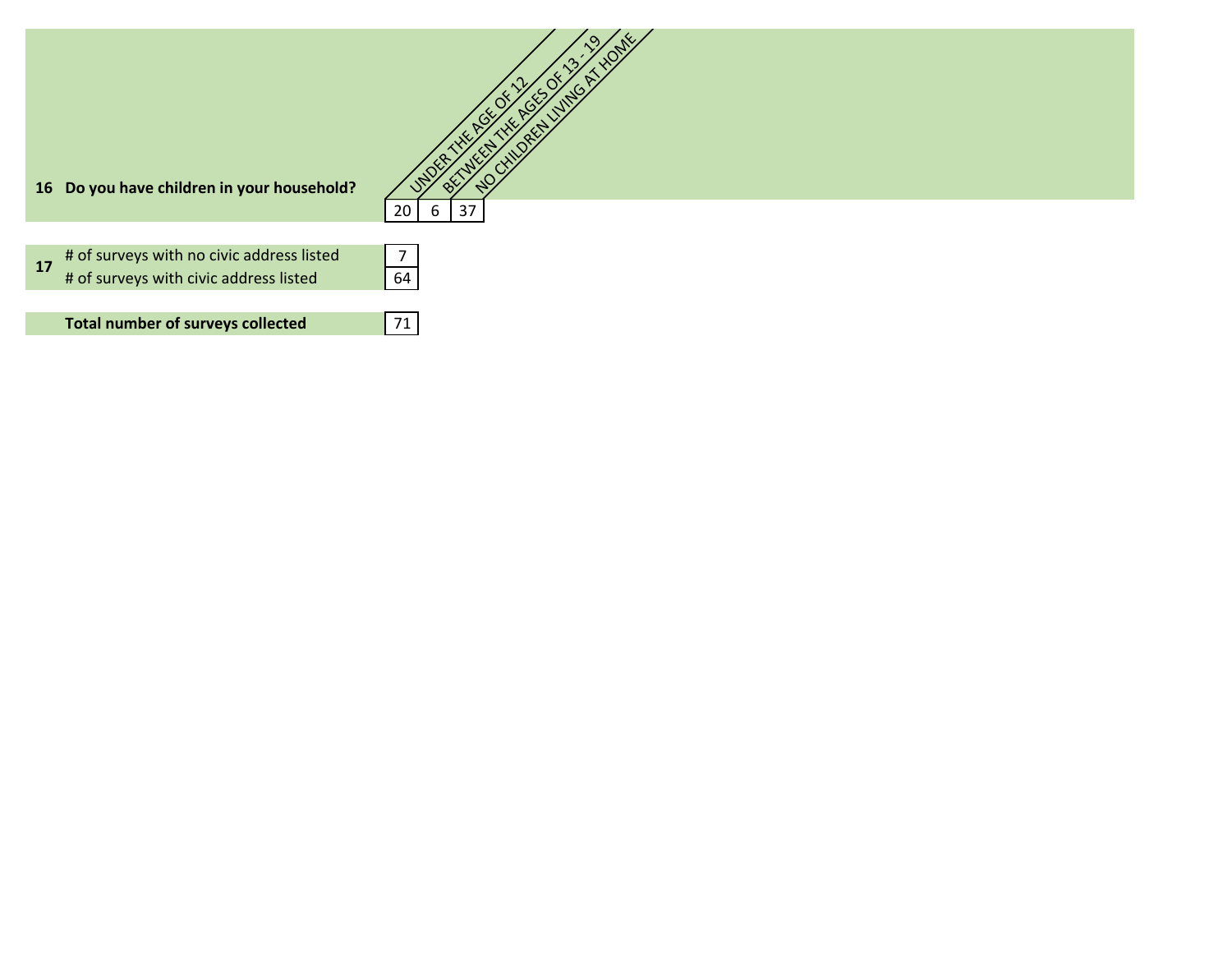# COMMENTS FROM LIBRARY SURVEY

Question 1:

*Do you currently have a membership?*

- Too expensive
- Too far away

### Question 2:

*Which library did you obtain your membership from?*

- Cannot get e-books
- Edmonton
- Mac University
- Kitimat Library
- Radway

# Question 3:

*How long have you been a member of the library?*

- All my life
- Never

### Question 4:

*How often do you visit the library?*

- In person I use their electronic resources more often since moving to Legal.

# Question 5:

*If you have not visited a library in the last year, which of the following reasons describes why?*

- Because that made stopping in Morinville
- Never did have one in our community so never got in the habit of using their services
- Cannot get e-books
- I would use it more if it was local
- I can download anything
- Get info from internet
- Cost

# Question 6:

*What are your main reasons for using the library (check all that apply).*

- Participate in programs
- E-book lending
- Online book lending
- Programs for adults
- To have access to electronic book selection
- Don't use one
- E-reading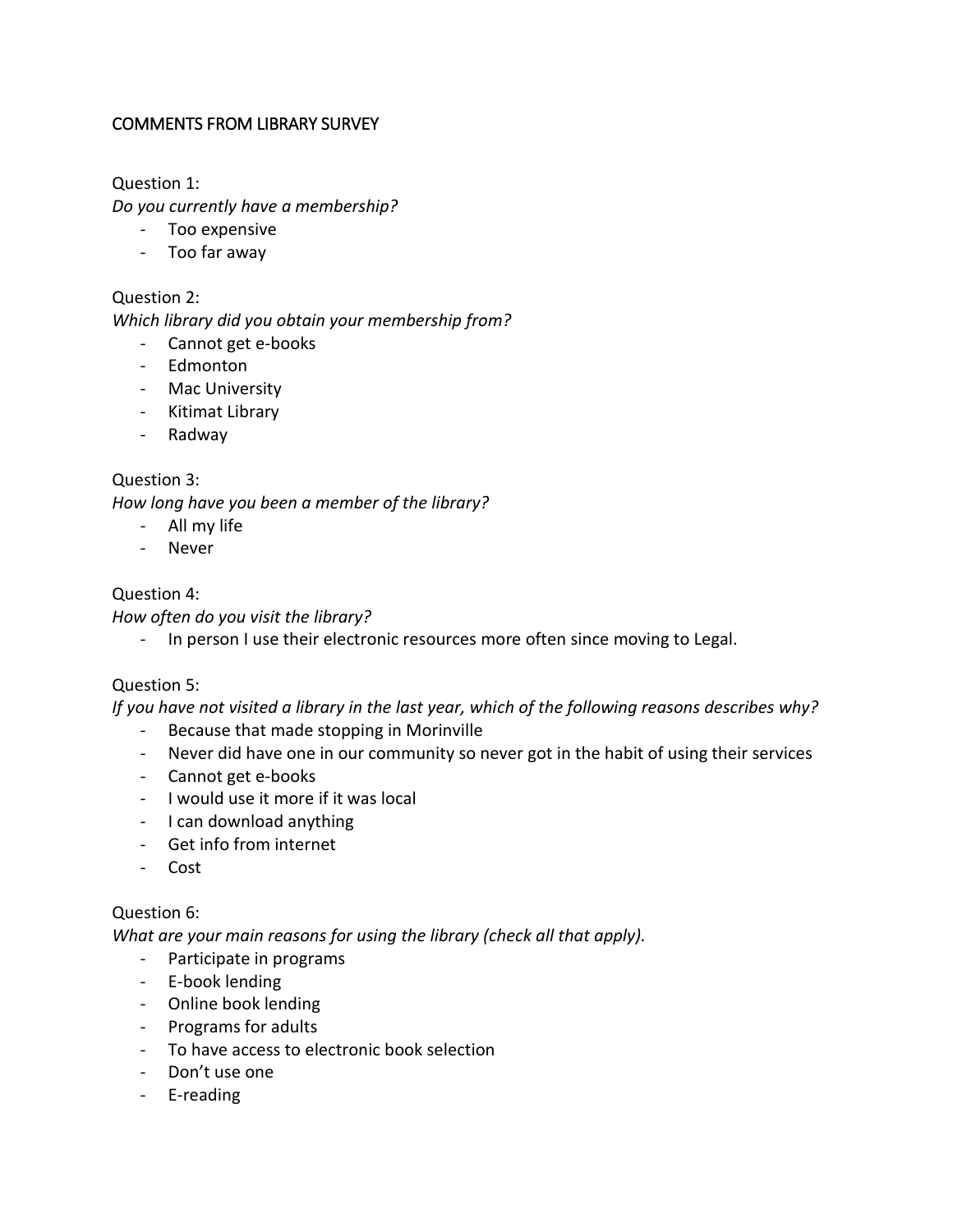- Events/programs and buy used books

# Question 7:

*Where do you usually find the books and other materials that you are looking for?*

- Thrift store
- Borrow from others
- Second hand stores
- Value Village
- Yard sales
- Book exchanges
- Chapters/Costco

# Question 8:

*In your opinion, which of the following community services is most beneficial to our community (rank from 1 (the highest) to 6 (lowest)).*

- Please note these aren't mutually exclusive items in my view
- Walking paths
- Senior exercise programs
- Gym
- Craft shows & family day events
- Craft & trade shows, meet your community event and family day events
- We need more non-sport programs for families
- Dog park (off-leash)
- Stores
- Swimming pool
- Policing, COP
- Trails
- Snowbird, not here during programming
- Law enforcement, speeding
- I find it difficult to rate these, they are all beneficial and important to our community. It all depends what your interests are. So if I were to rank these and the library is lowest – that doesn't mean I don't see value for other residents.

# Question 10:

*Do you support funding (new taxes) for:*

- Value does not match expense
- Can't answer, what work is required?
- Not enough info

# Question 15:

*Do you have access to the internet at home?*

Only because there is not a public library with wifi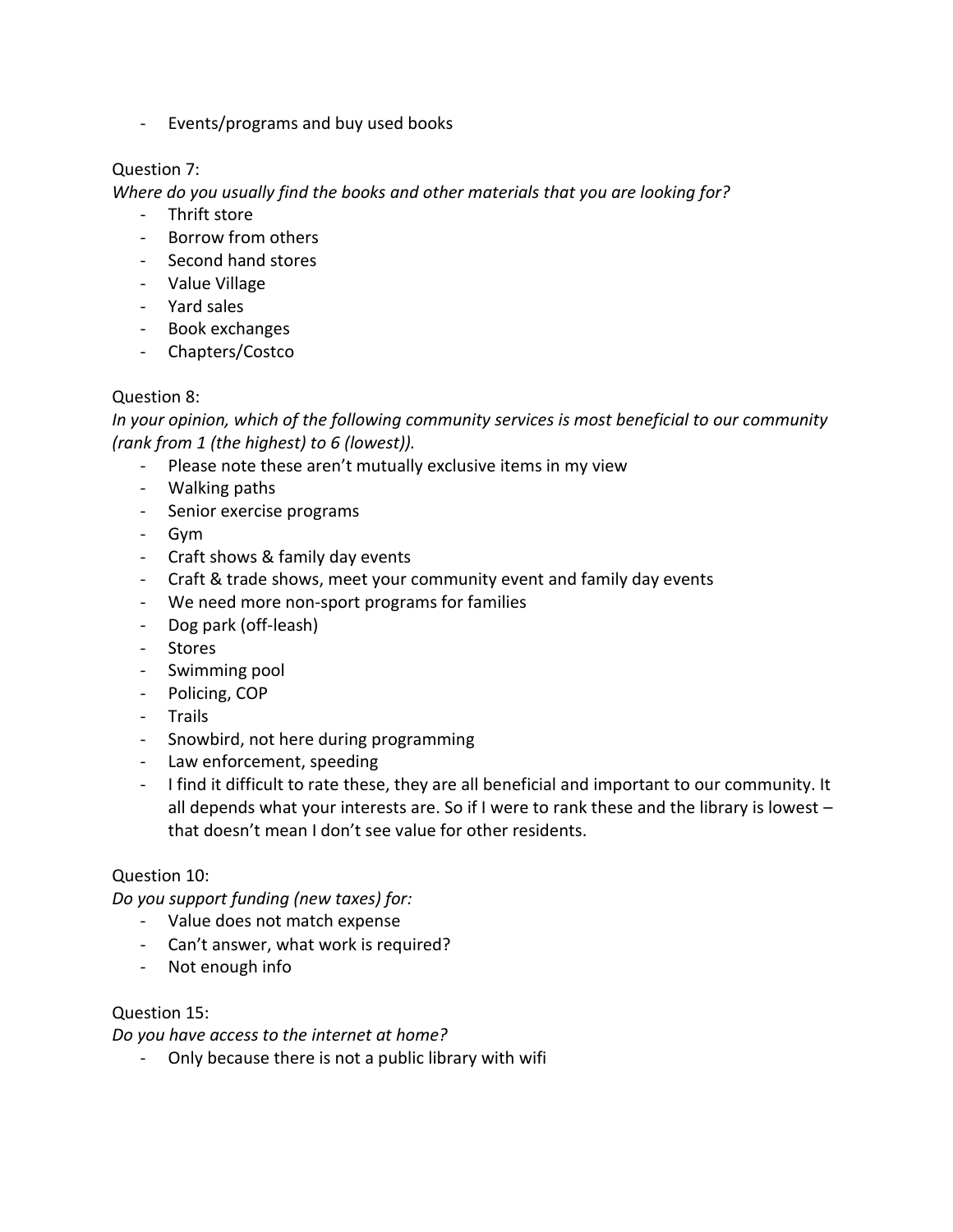#### **Overall comments:**

- 5 residents in our home who would use the library if it was here.
- I don't want any tax dollars going to fund a library here in town.
- Please note if I was raising a family my answers would be quite different. When we lived in another city we used the library on a regular basis.
- By nature of how this survey is delivered, I'd expect a very poor response rate. Having come by email, yet expecting residents to print off, fill out by hand, and return physically to the town office, I think only the most die-hard proponents or opponents would bother. In the future, if you want a good response rate, I'd suggest an online survey like Survey Monkey, especially if you're contacting people online in the first place.
- Thank you. This towns needs a library. I would frequent often. I would use library wifi & cancel it at home. Glad to see some action in this direction. This survey needs a comment section  $\mathbb{O}$ .